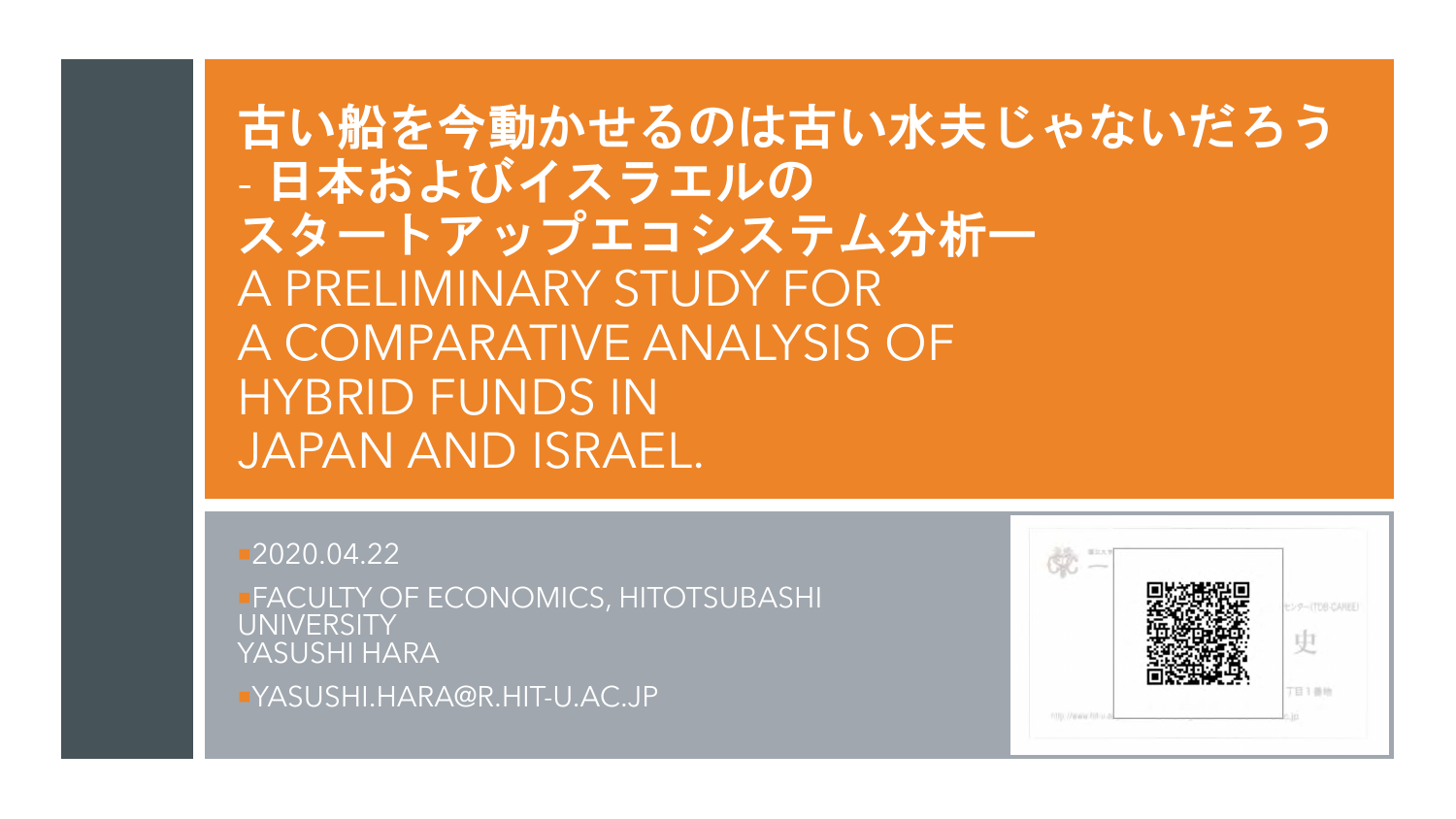#### CITED: (吉田拓郎 1970) (TAKURO YOSHIDA)

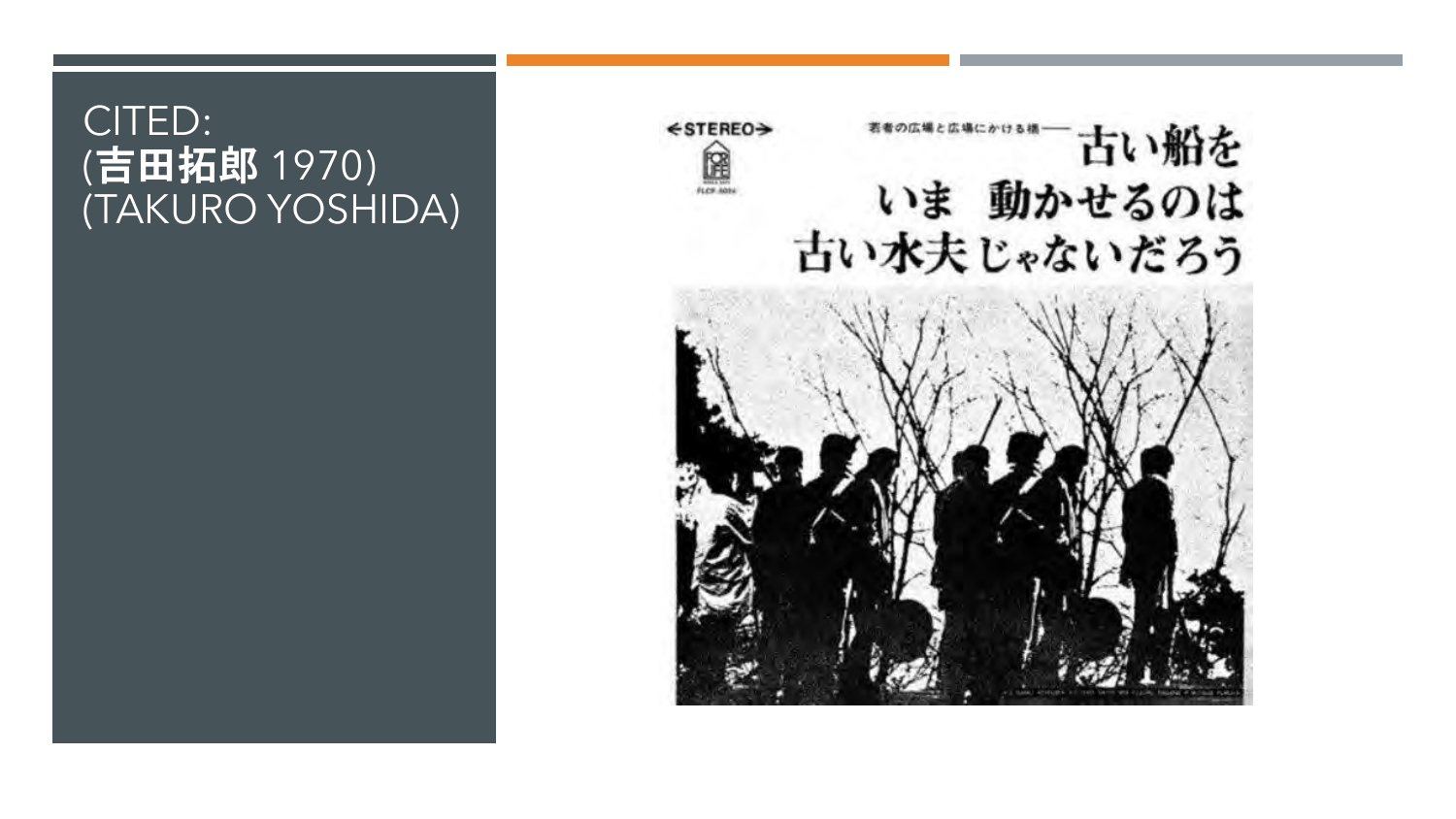# **SELF INTRODUCTION**

#### Yasushi HARA

- **1998-2004** 
	- **TOYOTA NATIONAL COLLEGE OF TECHNOLOGY**
- 2000
	- **Exchange Student in Malaysia**
- $2002 2009$ 
	- **CLARAONLINE, INC.** 
		- **ICT Hosting Company, nowadays called Cloud system supplier**
- 2009-2015
	- **Institute of Innovation Research, HITOTSUBASHI UNIVERSITY**
- 2015-2017
	- Science for RE-Designing Science, Technology and Innovation Policy Center, National Graduate Institute for Policy Studies (GRIPS) / NISTEP / Hitotsubashi UNIVERSITY/MANAGEMENT INNOVATION CENTER
- 2018-2019
	- **EHESS Paris CEAFJP/Michelin Research Fellow**
	- OECD Expert Advisory Group: Digital Science and Innovation Policy and Governance (DSIP) and STI Policy Monitoring and Analysis (REITER) project
- $-2019-$ 
	- TDB Center for Advanced Empirical Research on Enterprise and Economy, Faculty of Economics, Hitotsubashi University (almost confirmed :p)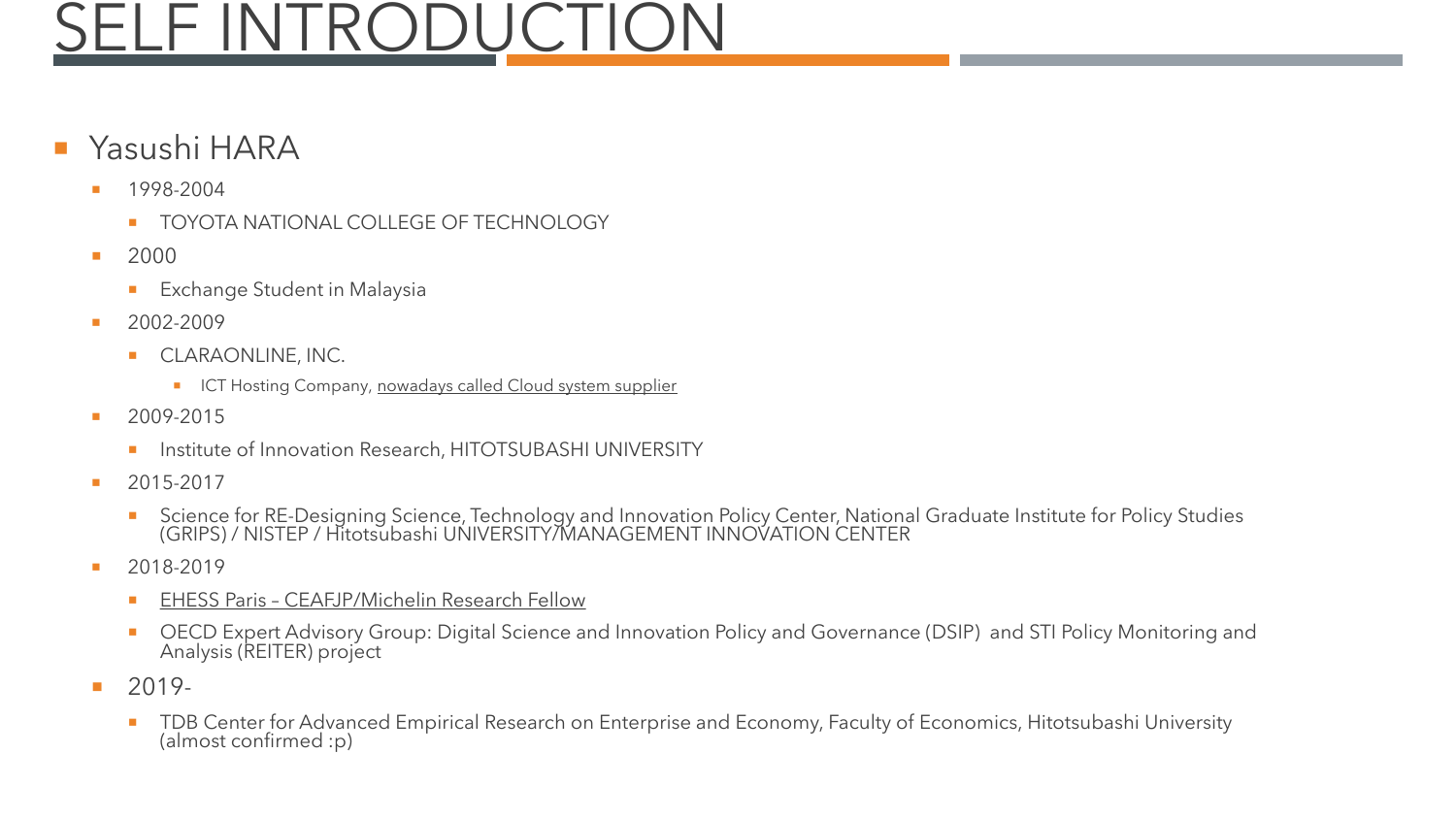# RECENT ACTIVITIES



#### 「新型コロナウイルス感染症への組織対応に関する緊急 調査」へのご協力のお願い

もども解説学会は、経営学を中心に約2,000名の研究者からなる日本産大の経営学系の学会  $78.$ 

新型コロナウイルス基準型 (COVID-19) の基準拡大が世界的に基大な影響を及ぼす中、こ れまでの企業活動や調節することが相談となりつつあります。労働環境および業務プロセスの **また、テレワーク/水学設置の導入など、急激に変化しつつある日本企業の規制を行動研** (Profidure株式会社)との協力のもと困難に把握することが本説数の目的です。

企業の意状について、データを用いた分析・検証を行うことにより、即時性を持った提案を 行うことが可能となります。こうした成果が目明性を持った政策提案や経営改革につながるな らば、これは経営学徒がやるべき大切な仕事であり、本調査の意義は大きいと考えています。

そこで、皆様にはご多忙のところ大変お客ではございますが、本面売へのご協力を得りた く、お願いを申し上げる次第です。

調査の概要 データ電源方法 -ジトップのSurveyボタン

**SENDING DELL** ■横に含まれる個人の情報の管理を行な SProFuture株式会社は做人情報保護方針 に関り、個人情報を確切に取り扱います。



**Research Education** 







October 2019

that initiative. **Keywords:** 

 $2020/4/23$ 

industry by three case studies of value creation in order to observe "transboundary" hetween stakeholders, by using the framework of business rensystem: (a.) Picard which sells frozen

foods succeeded in cultivating the market by vertical integration to make value creation... (b.) Marche in Paris operated by the cooperation of government and operating companies., (c.) BIO product market based on consumer needs seeking organic food. From these case studies

the following points were revealed (a.) There is a path-dependency in the formation process

of the food industry and its business, and (b.) Because the relationship between stakeholders is significantly different, the optimal ecosystem cannot be determined uniquely. In

conclusion, the find industry where discontinuous changes in the market and the external

avironment can becar, our study shed a light that there is no need to stick to strategies such as optimizing transaction costs and lowering price in food industry. And it emphasizes the importance of fostering social value by performing un emergent process among stake halders. In addition, the entity responsible for the formation of the vessystem is not only

necessarily a company, but consumers and nonprofit organizations could be responsible for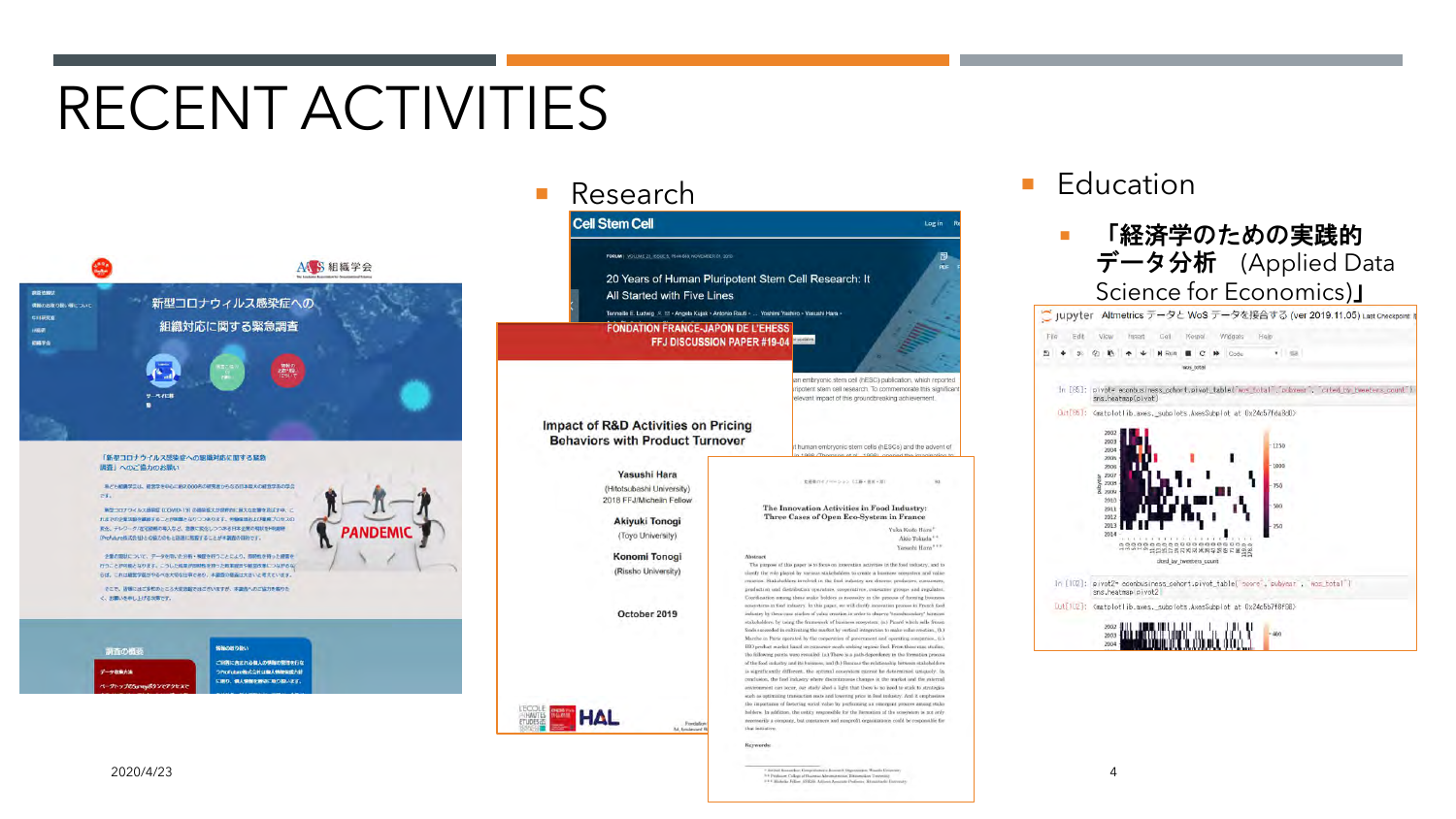# STARTING POINT....

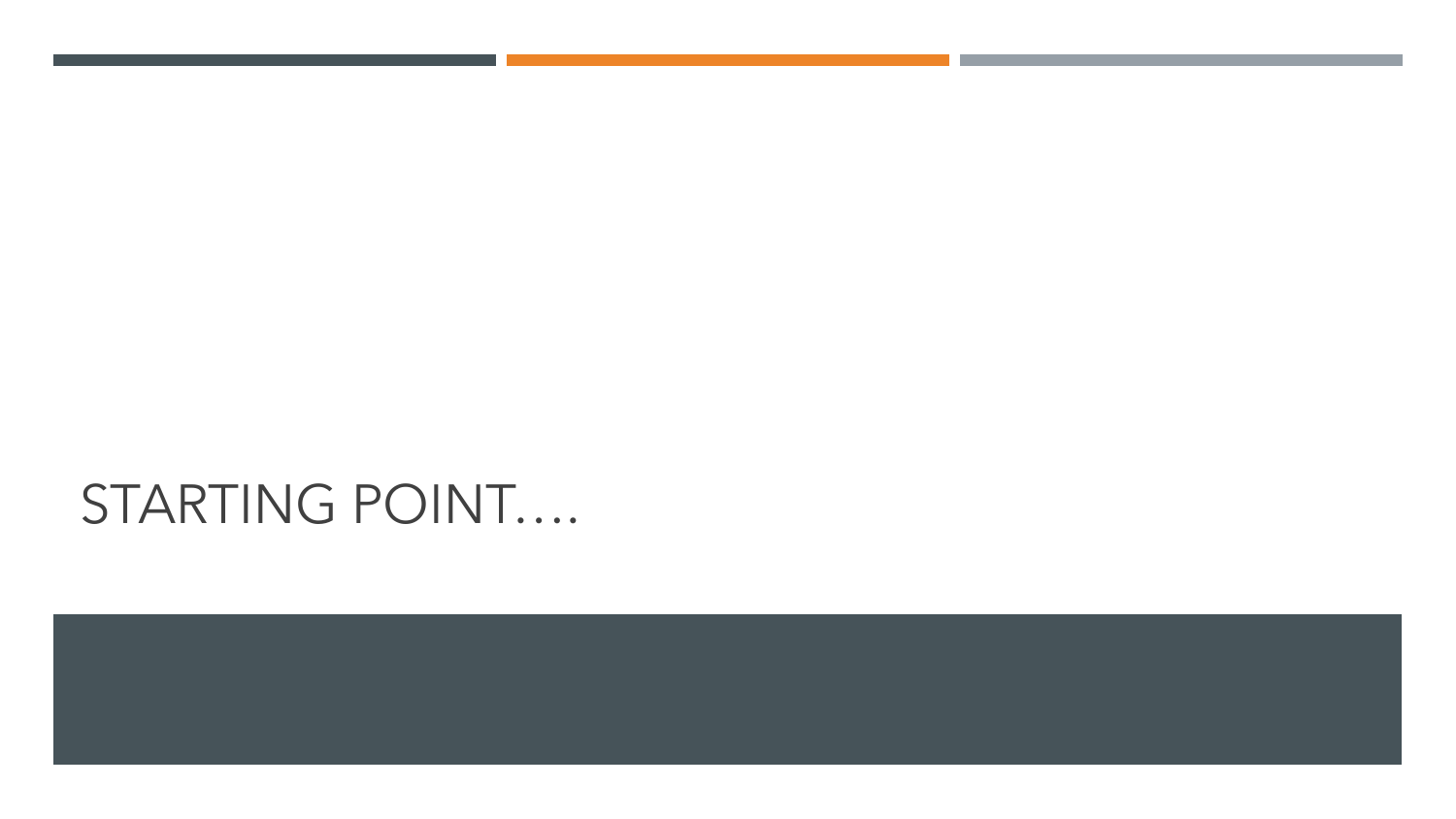#### STARTUP AND VENTURE CAPITAL

# START UP Venture Capital **Corporate** Venture **Capital**

#### START UP, VC, and CVC START UP, VC, CVC, and Public VC

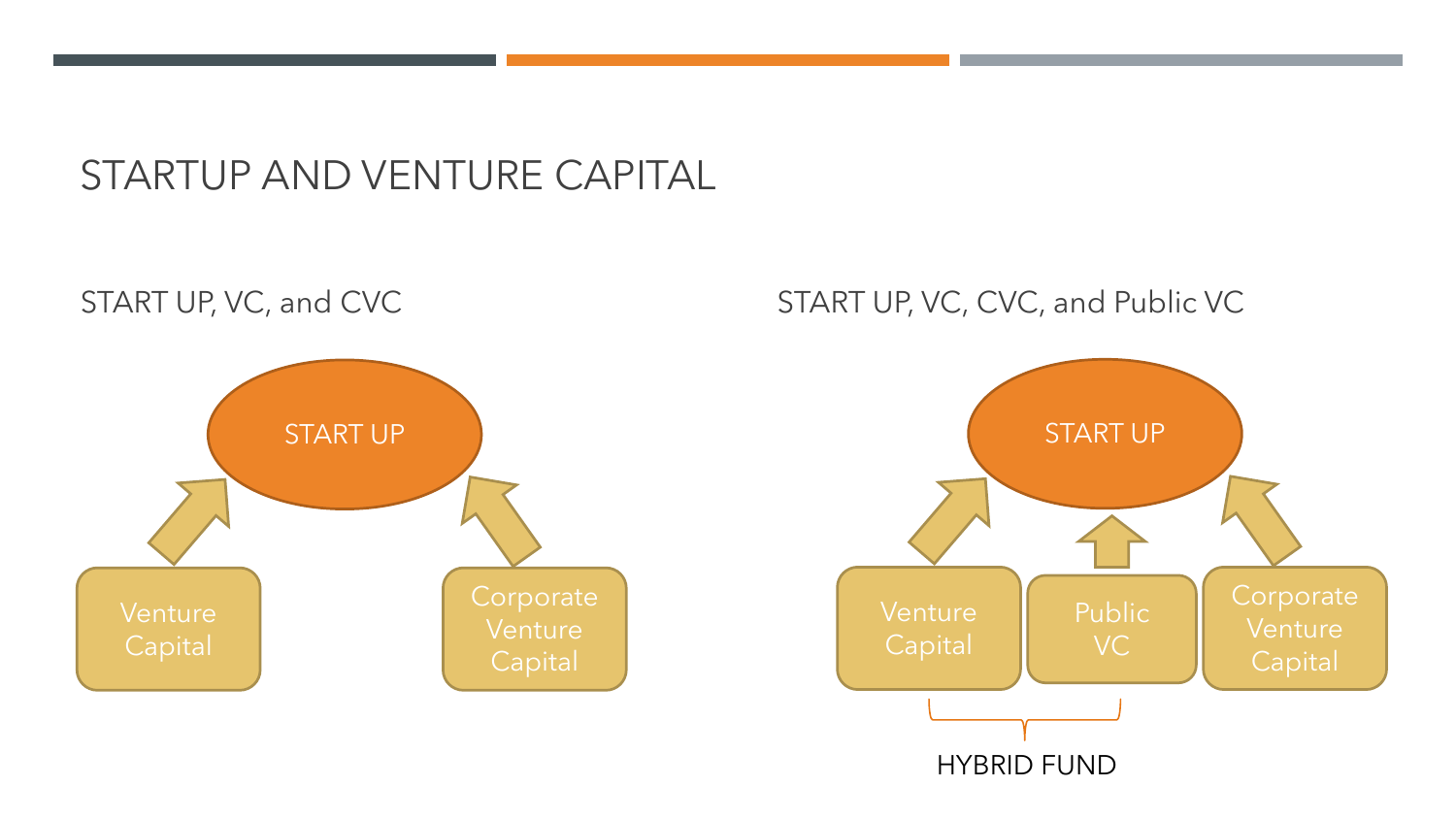#### START UP AND THE VALLEY OF DEATH

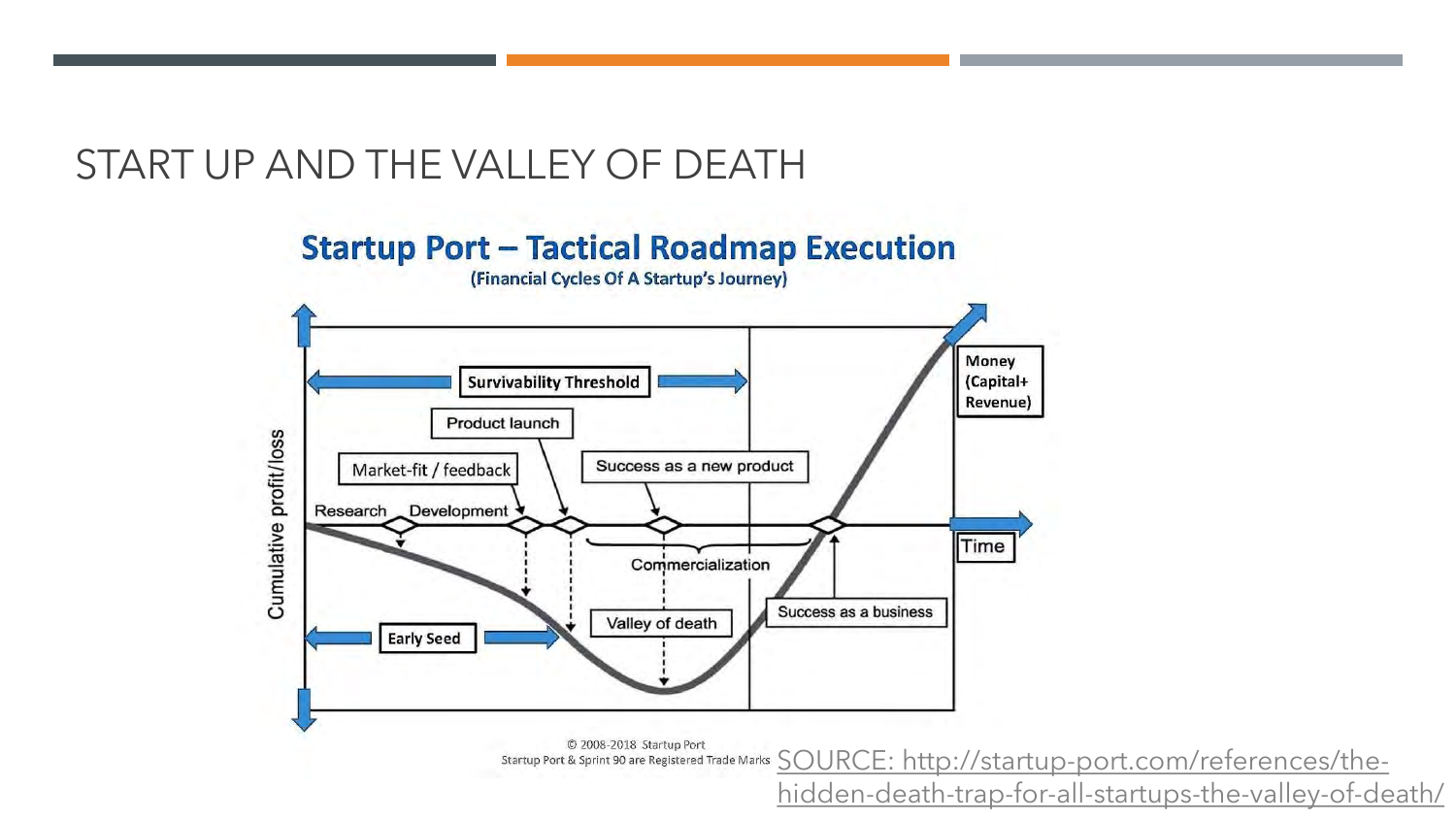# Public Funding Scheme in Japan [in old-school]

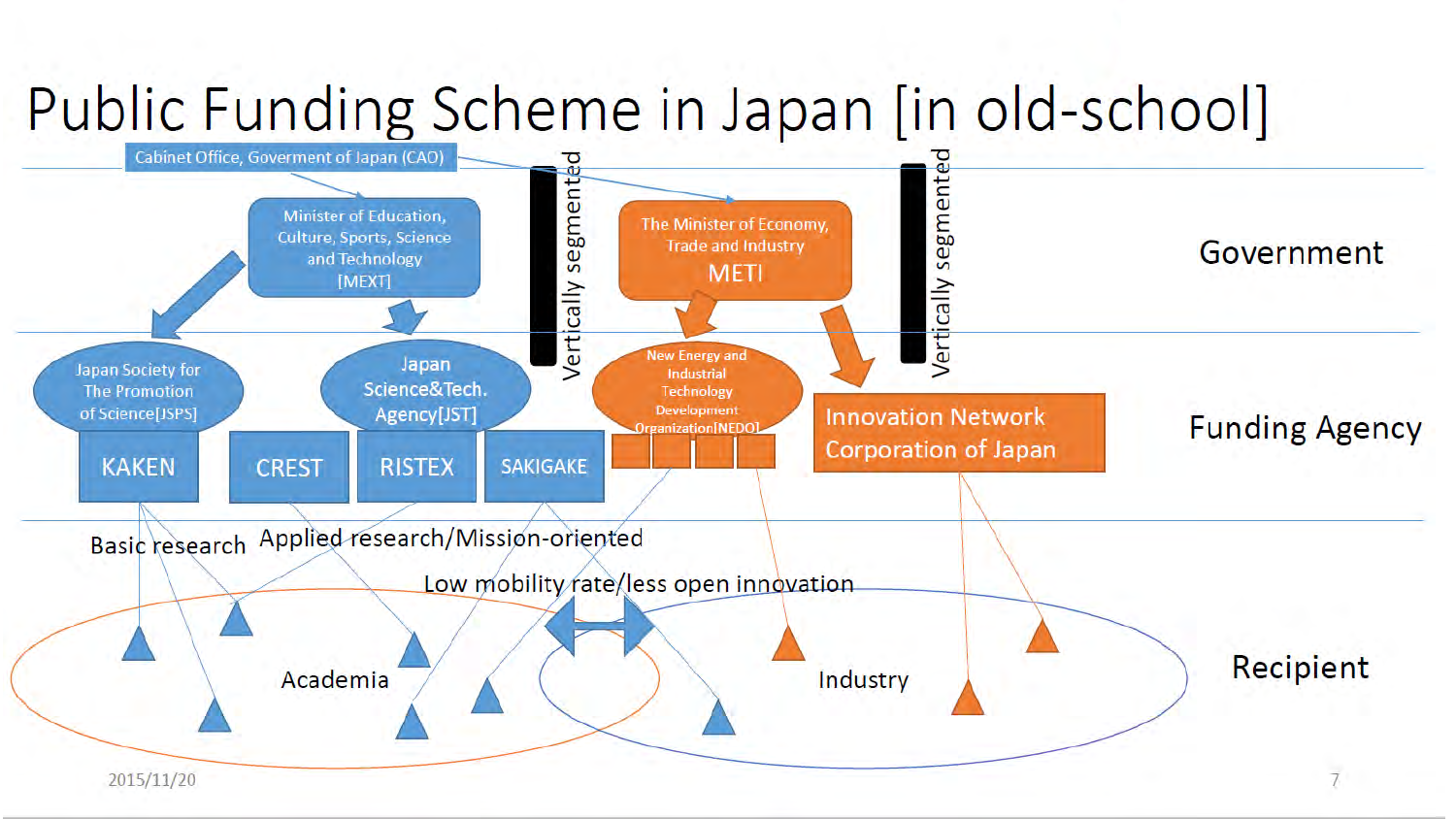### Public Funding Scheme in Japan [emerging scheme]

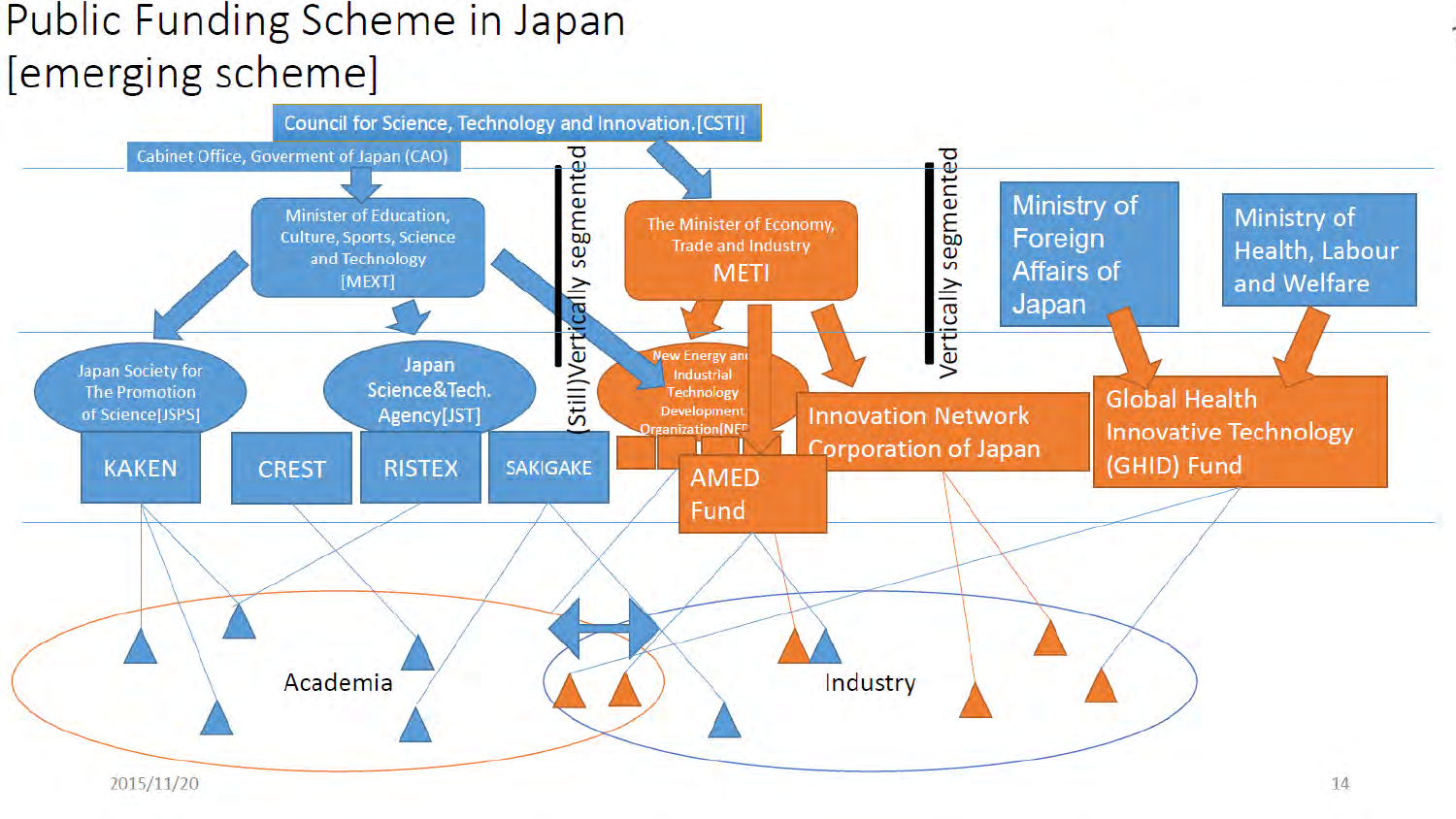#### (PRELIMINARY) RESEARCH DESIGN

- **TO MAKE COMPARISION BETWEEN (BIO/ICT)** START UPS in Japan and in Israel.
- **IS HYBRID FUND/BRIDGEING FUND Program key** factor for succession of the startup?
- **METHODS** 
	- A. Statistical Characteristics
	- B. COMPARATIVE STUDY



Propensity Score Matching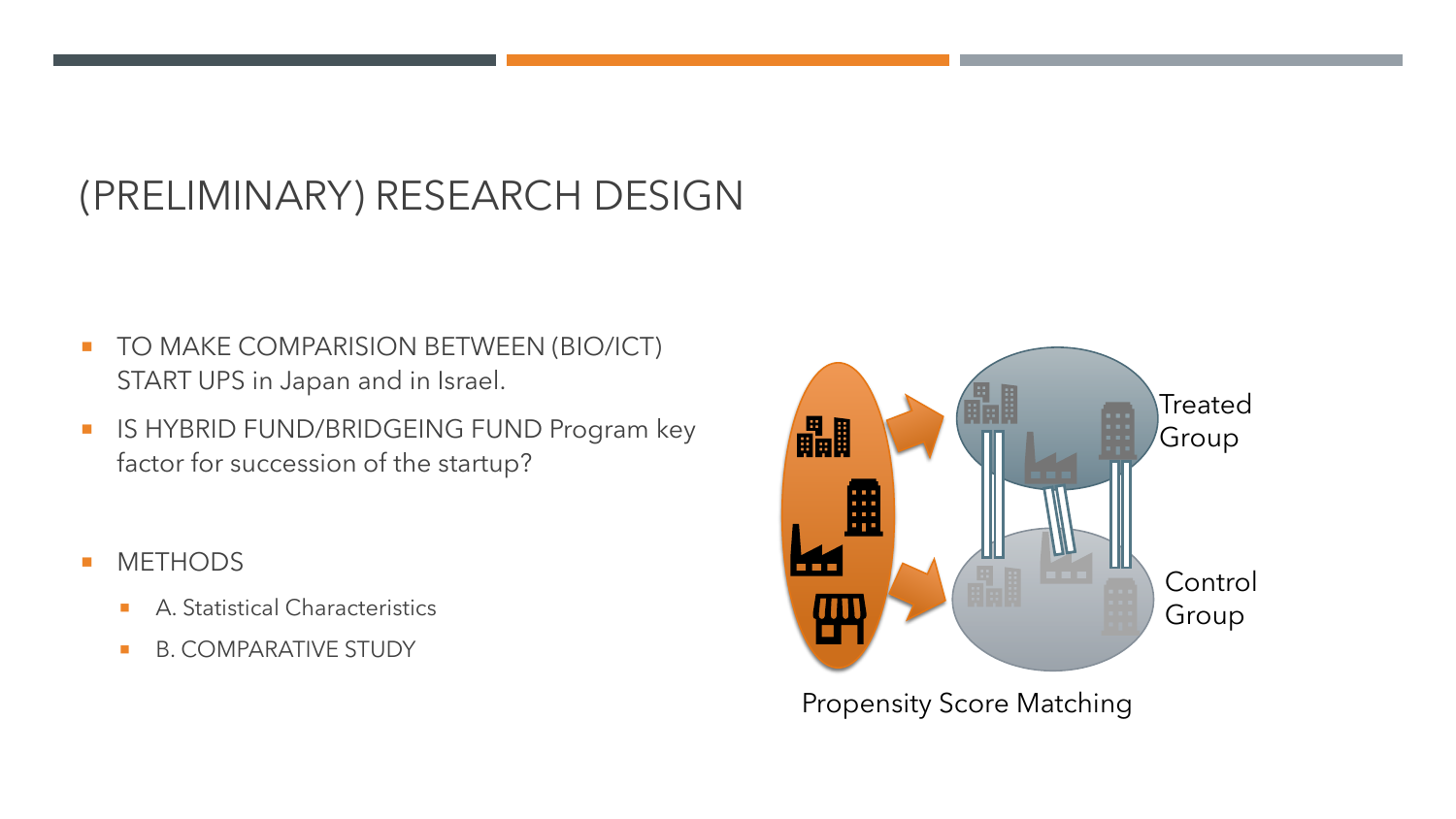#### **DATASETS**

#### **START UP IN JAPAN**

- **INITIAL ENTERPRISE (AS KNOWN AS** ENTREPEDIA) Teikoku Data Bank Database
- **START UP IN ISRAEL** 
	- **IVC** Database

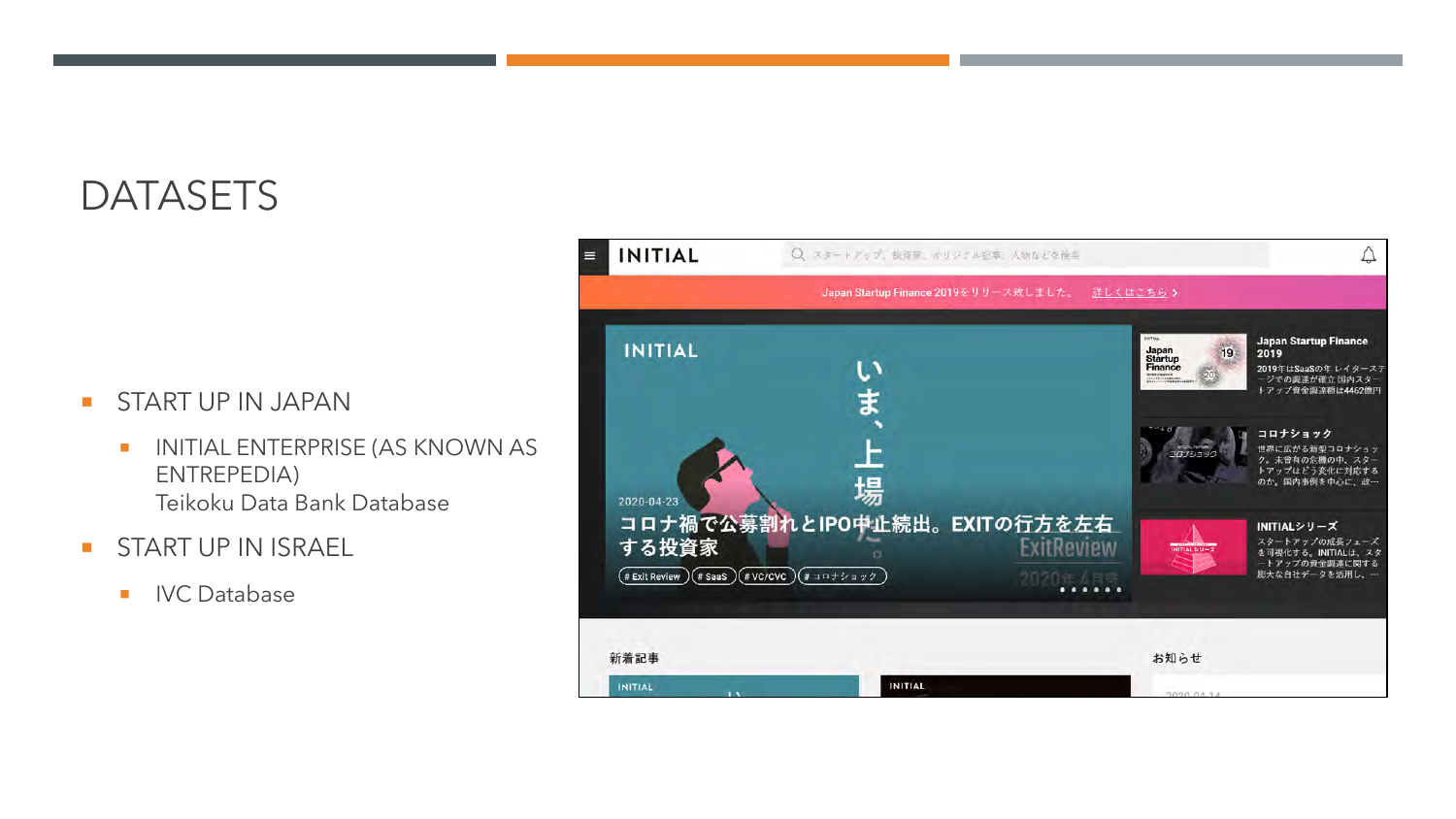#### PARAMETERS IN INITIAL ENTERPRISE DATABASE (SUMMARY STATISTICS)

- **TYPE OF FUNDING**
- **ESTABLISH YEAR**
- **INDUSTRY CLASSIFICATION**
- NUMBER OF EMPLOYEE
- **DE ORIGIN OF TECHNOLOGY** 
	- **University Name**
- **STAGE OF FIRM** 
	- **I** IPO/SpinOut/M&A/Bankrupt
- **TYPE OF SHAREHOLDERS**
- NUMBER OF SUPPORTED FUNDING PROGRAM
- NUMBER OF ROUNDS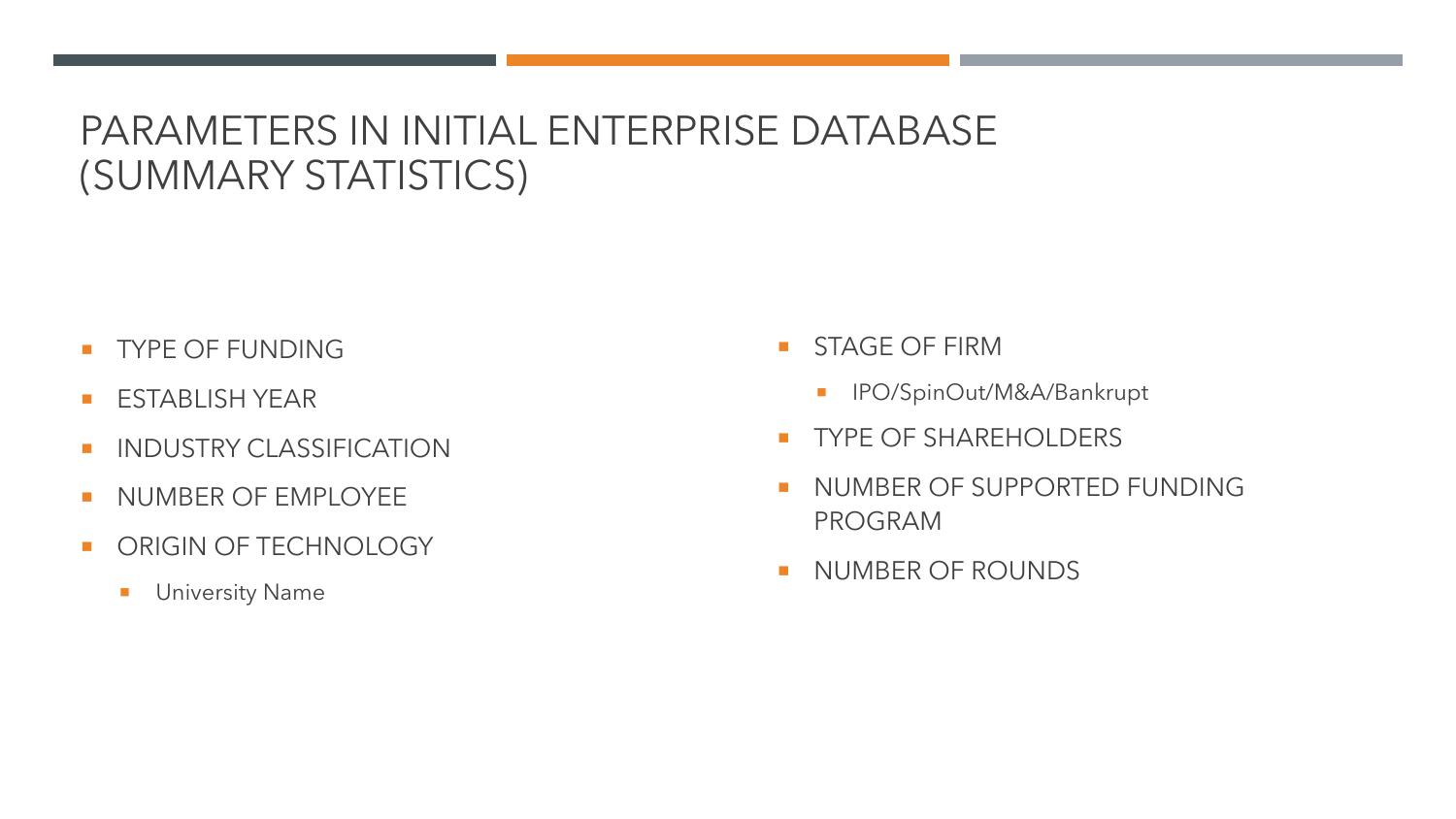# 3.CASE OF ISRAEL STARTUPS. STARTUP NATION FINDER/IVC DATABASES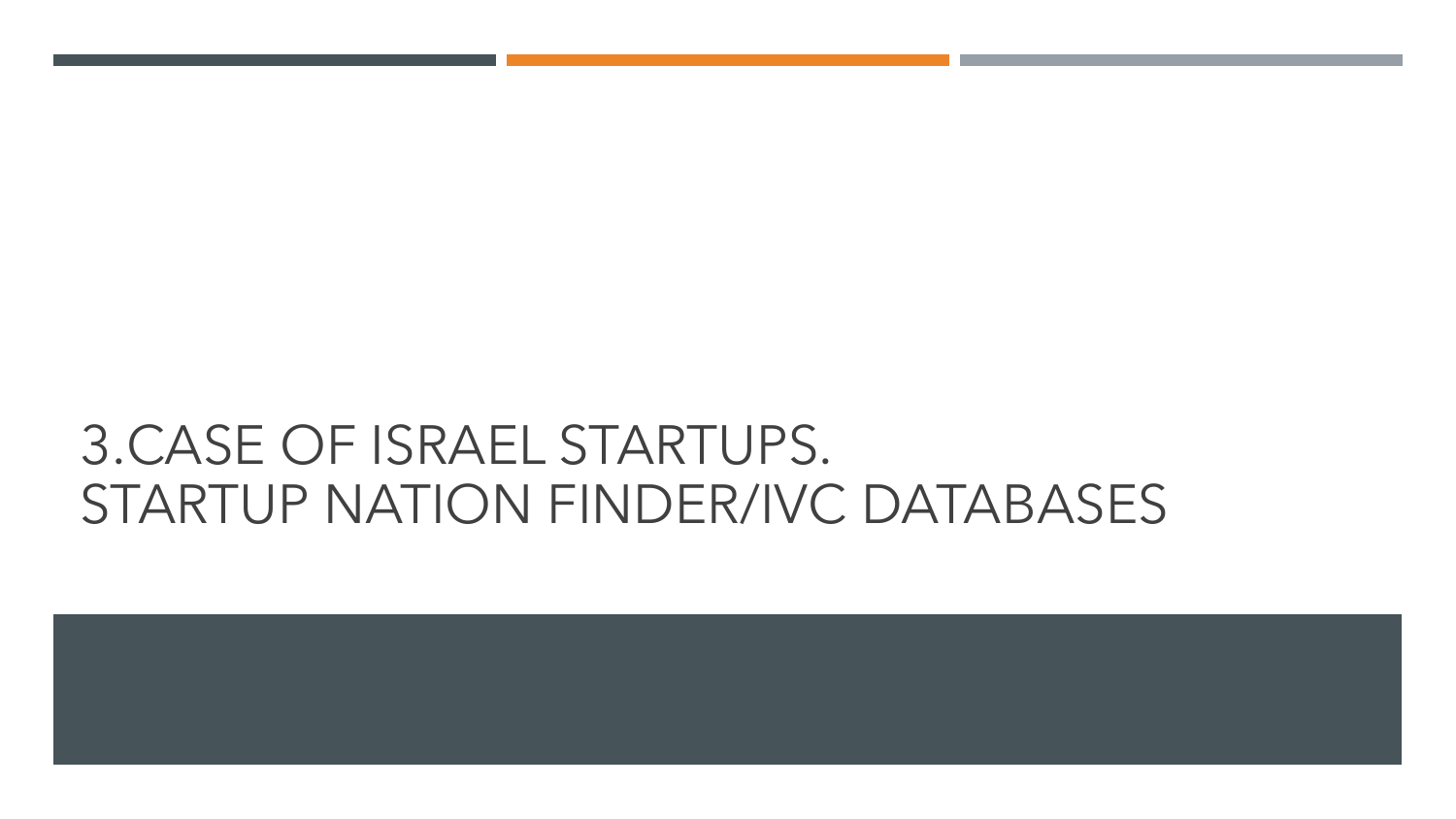#### START UP NATION FINDER

**<https://finder.startupnationcentral.org/>** 



**WHAT FINDER OFFERS** 

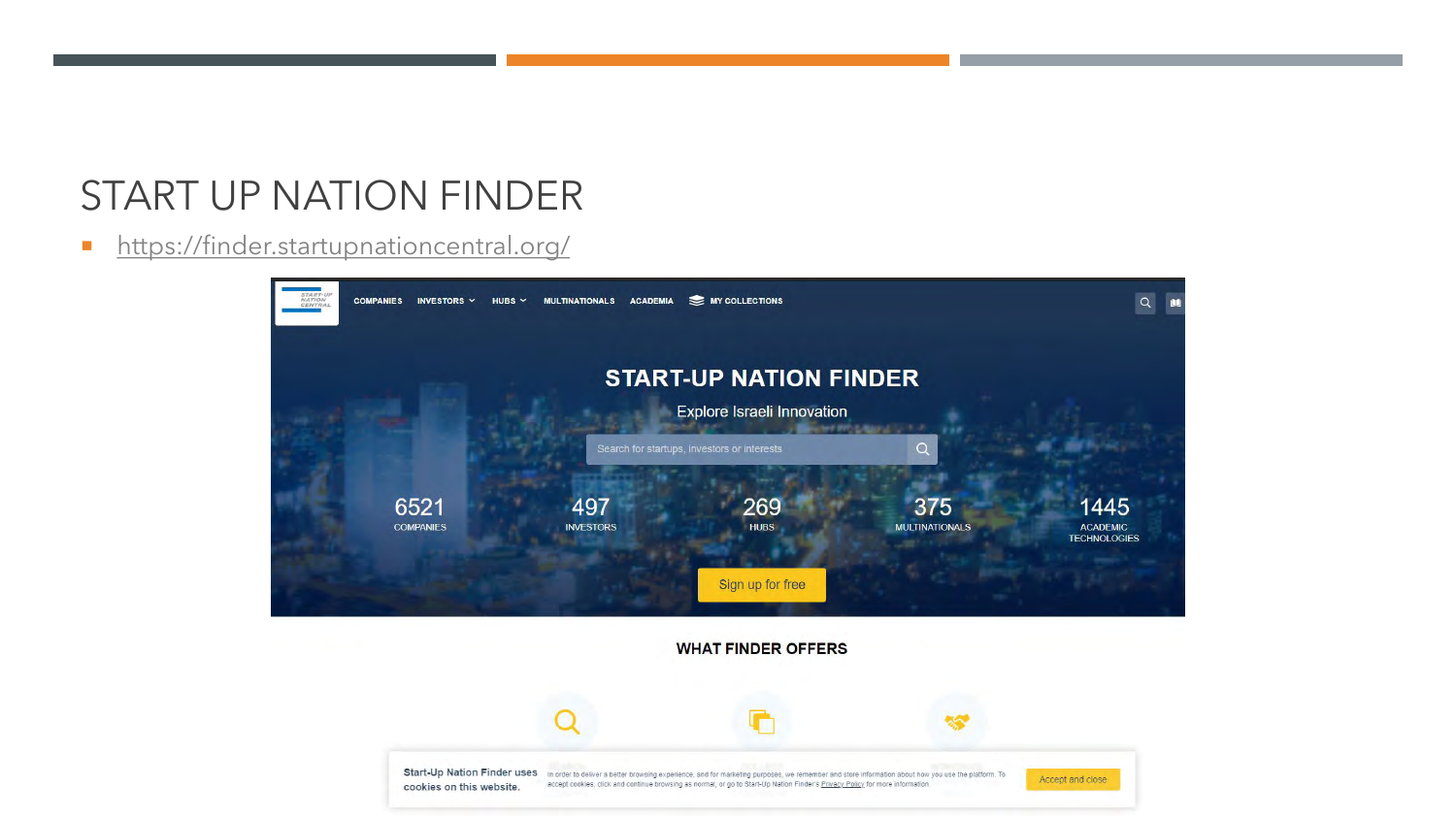



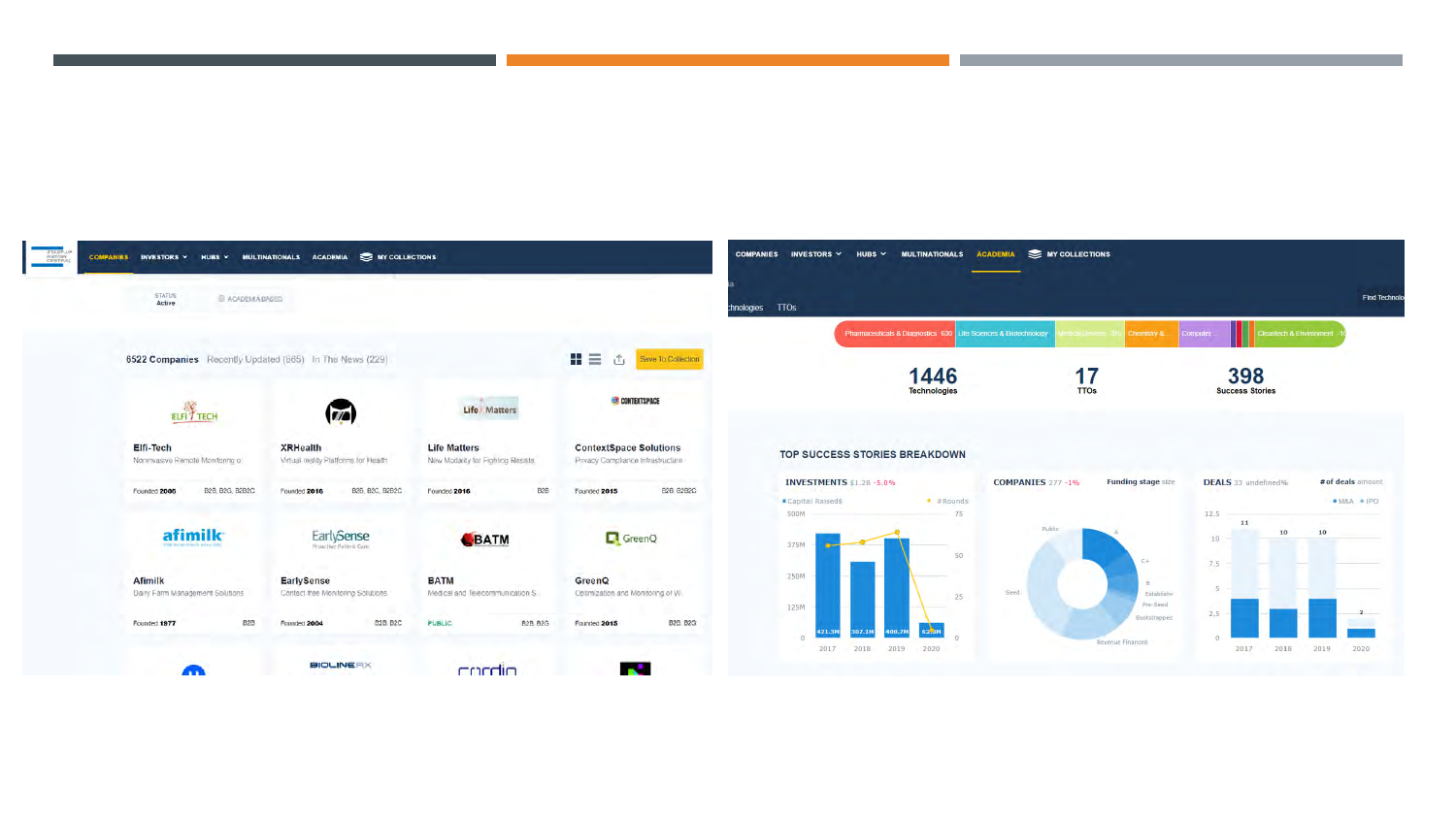#### PARAMETERS

- **Company Name** 
	- **URLS**
- **Classification**
- General Data
	- **Company Stage**
	- **Established Year**
	- **Number of Employees**
	- Reg. Number
	- **Type of Technology**
	- **Products and Phases**
	- **Target Markets**
- Contact Information
	- **Main Address**
	- **Branch Address**
- **Management and Board** 
	- **Name**
	- $Tite$
	- **Previous Position**
- **Board** 
	- **Member**
	- **Title**
	- **Affiliation**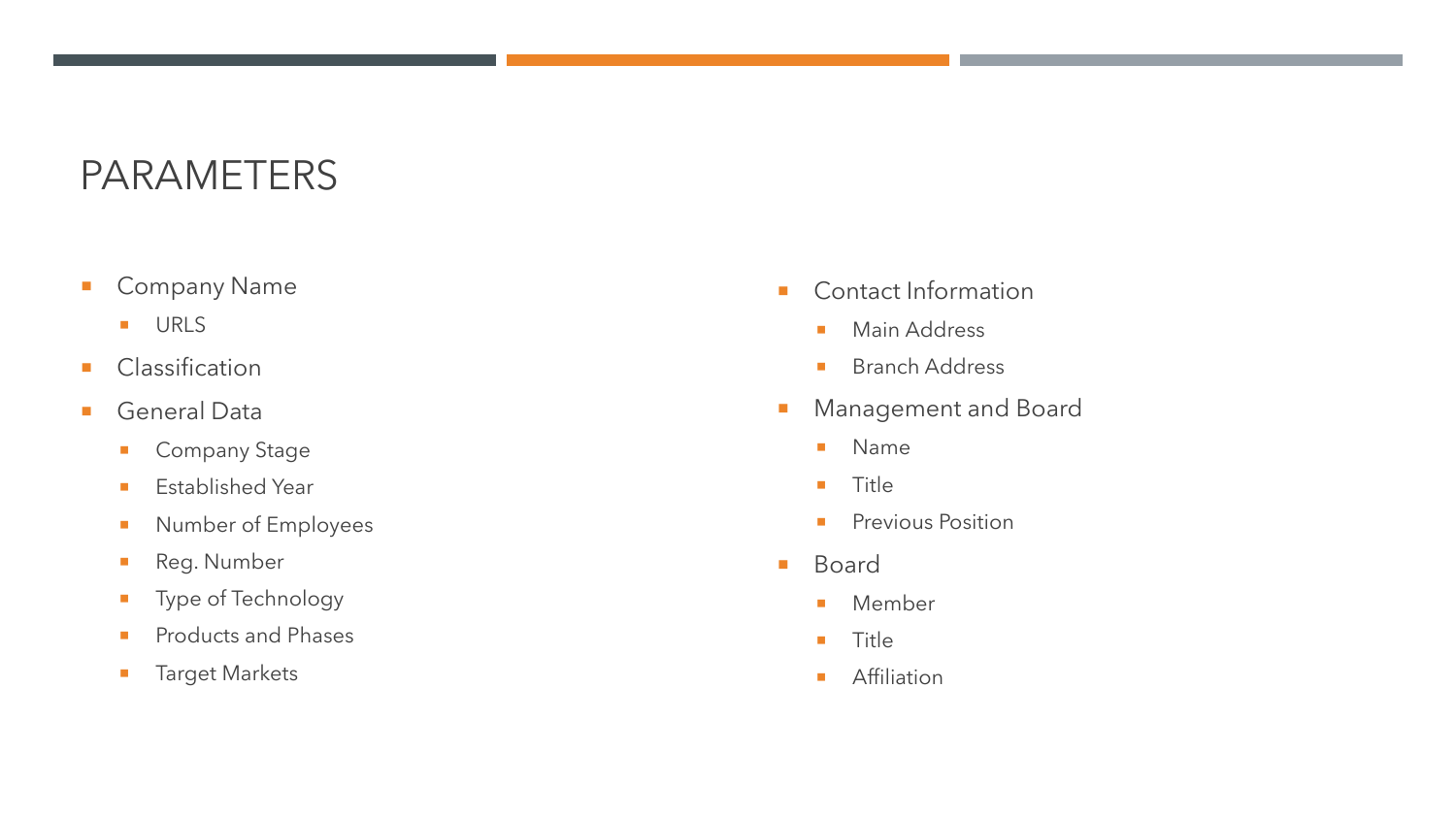#### PARAMETERS(2)

- **Financing Rounds** 
	- **Rounds** 
		- **Date**
		- **valuation**
	- **Seed** 
		- **Stage**
		- **Date**
		- **valuation**
- R&D Grants
	- Data
	- **Stage**
	- **Total Amount**
	- **Remarks**
	- **I**nvestor
		- **Type**
		- **Amount**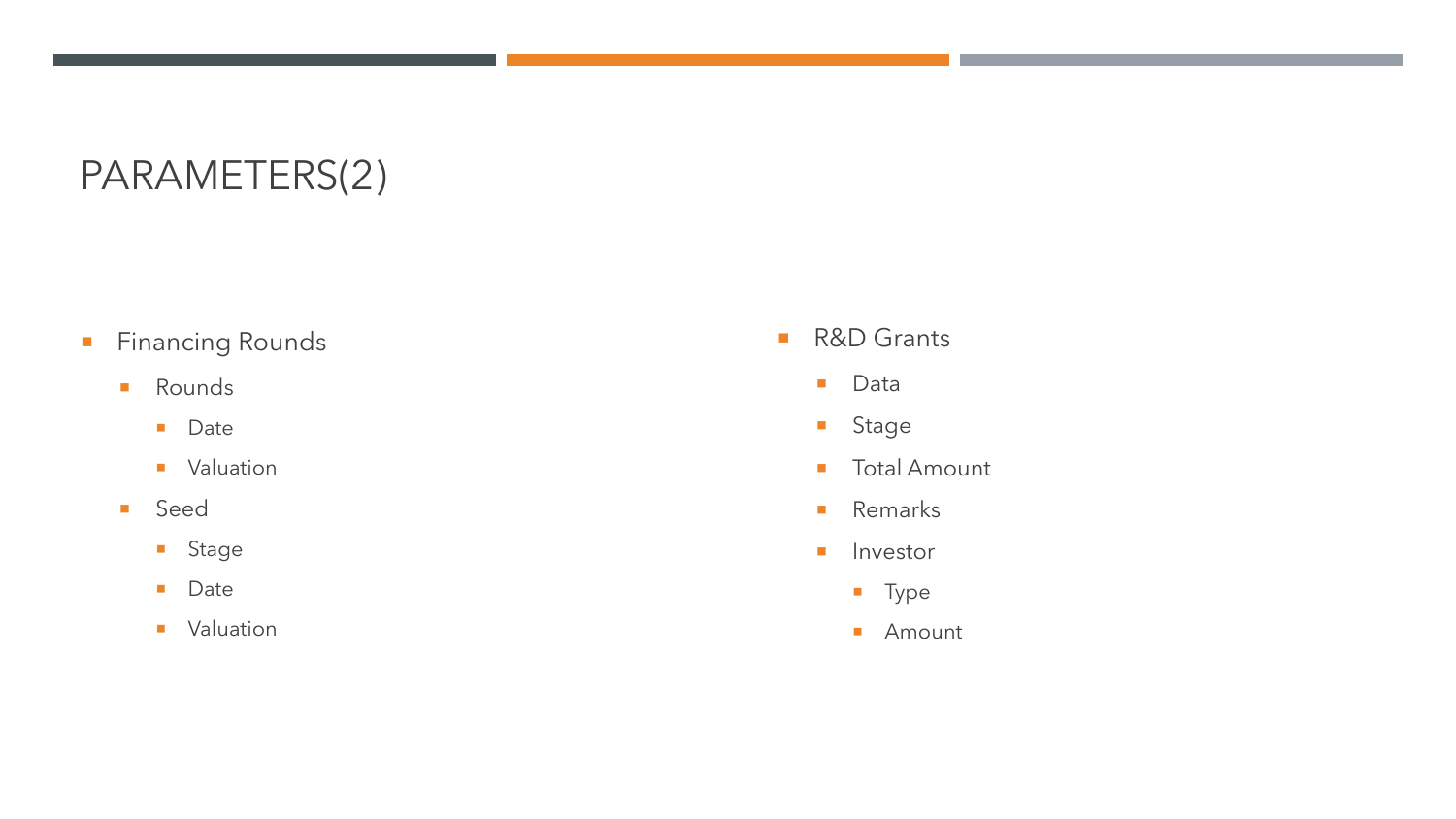#### SHORT FINDINGS, SO FAR

#### **JAPAN**

- About 25 percent of start up are originally born from universities.
- If public funding is major stakeholder, the number of stakeholder and the number of rounds are increasing.
- **Public Funding has positive impact on valuation.**
- **ISRAEL** 
	- A number of cross-disciplinary startups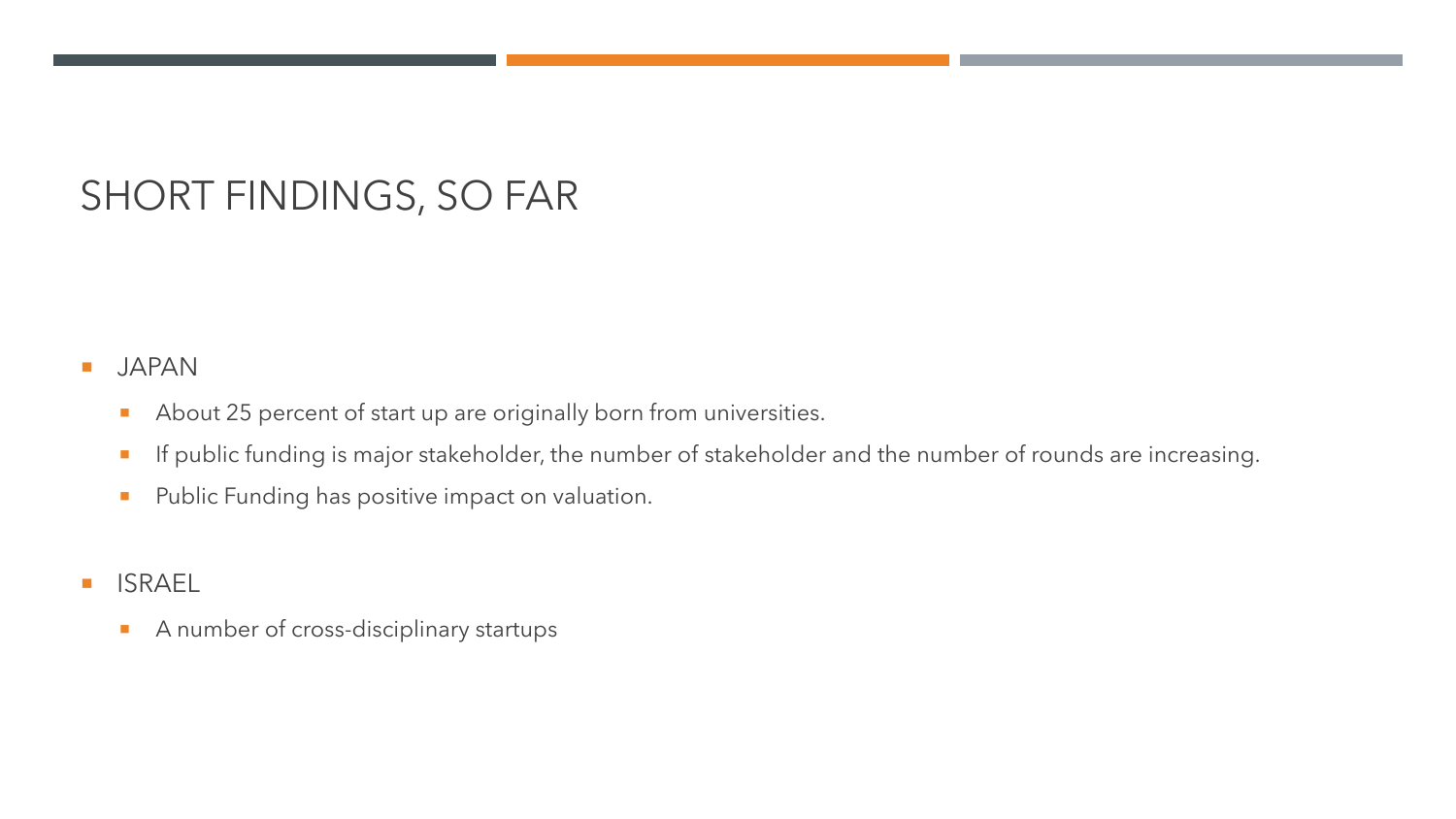### TO DO LIST

- **Use more comprehensive datasets;** 
	- **For Israel startups; Start Up Nations**
	- **For Japanese Startups; Teikoku Databank**
- **Academic Presentations (but where?) /Publication/Working Papers**